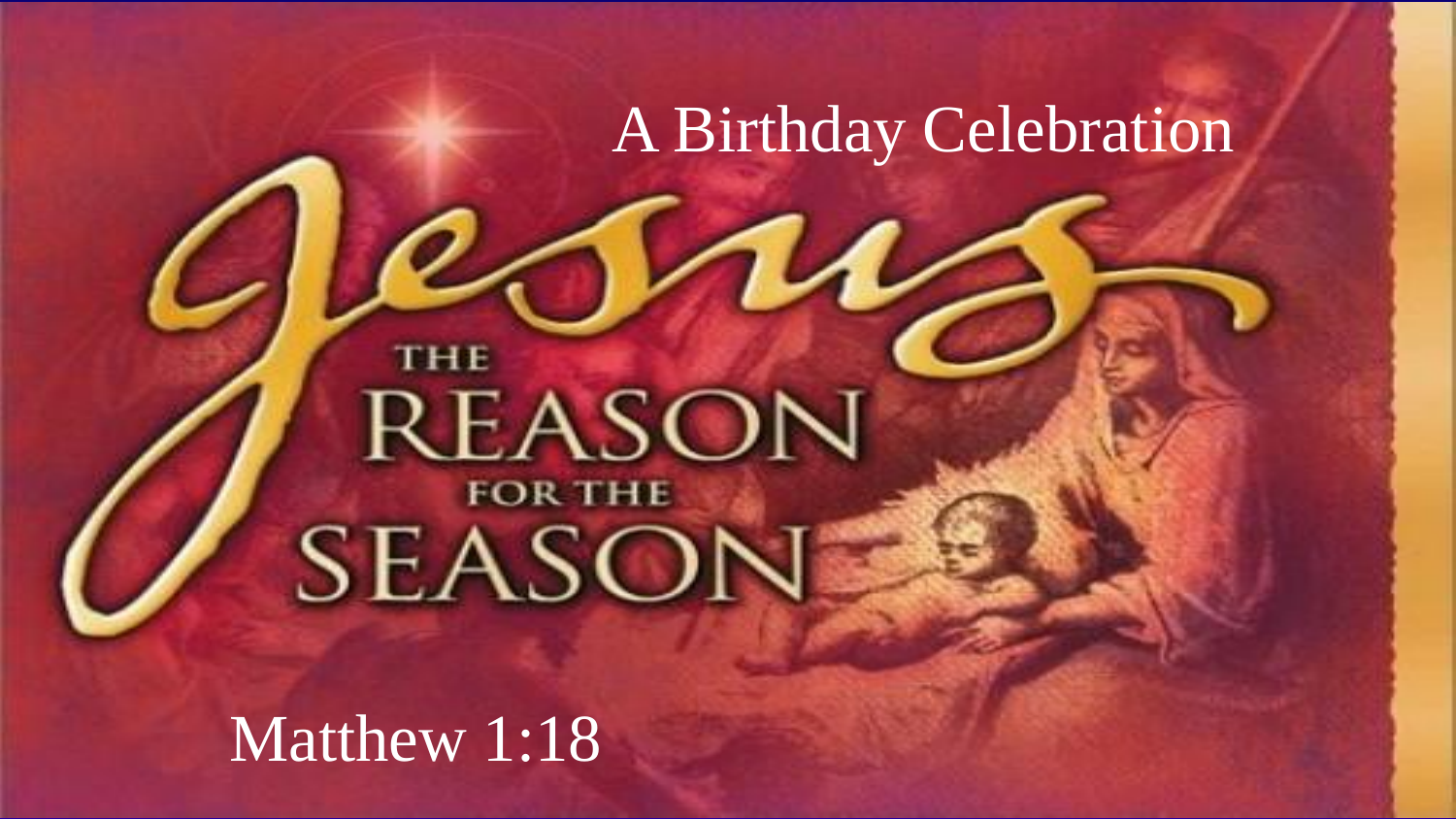## Summary of Todays' Message

A little girl went to her first Christmas party and her mother explained to her that it was the birthday of Jesus, so she went with great expectations And when she got back home her mother could see that she was a down and said Well how was the party She said oh it was a pretty good birthday party, but Jesus never showed up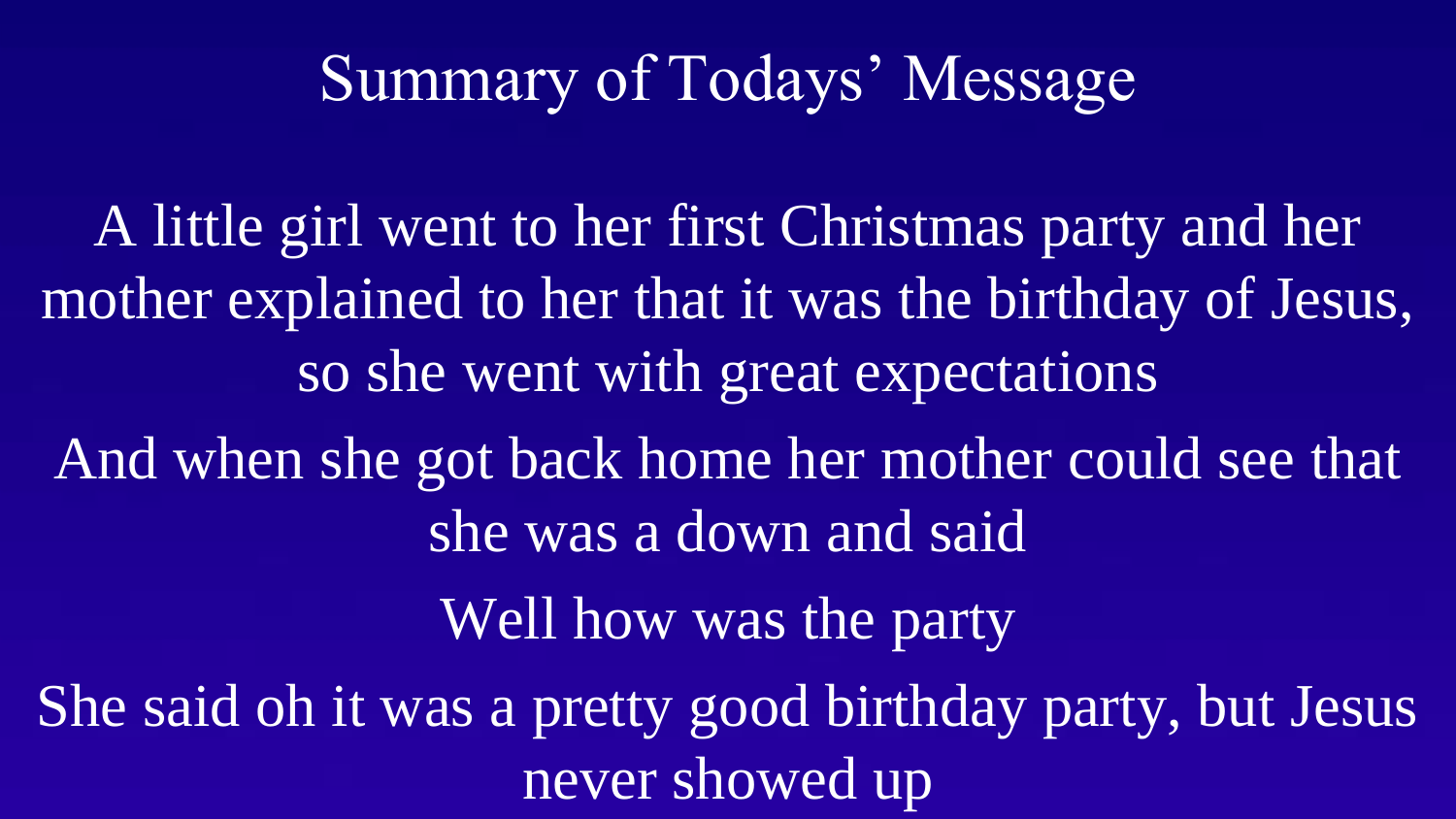## Summary of Todays' Message

I wonder how many Christmases you and I have spent and we've gone through all the motions of travel and gifts and a little bit of worship and a lot of food and a lot of activityand recreation but not much re-creation and never really celebrated the birthday of Jesus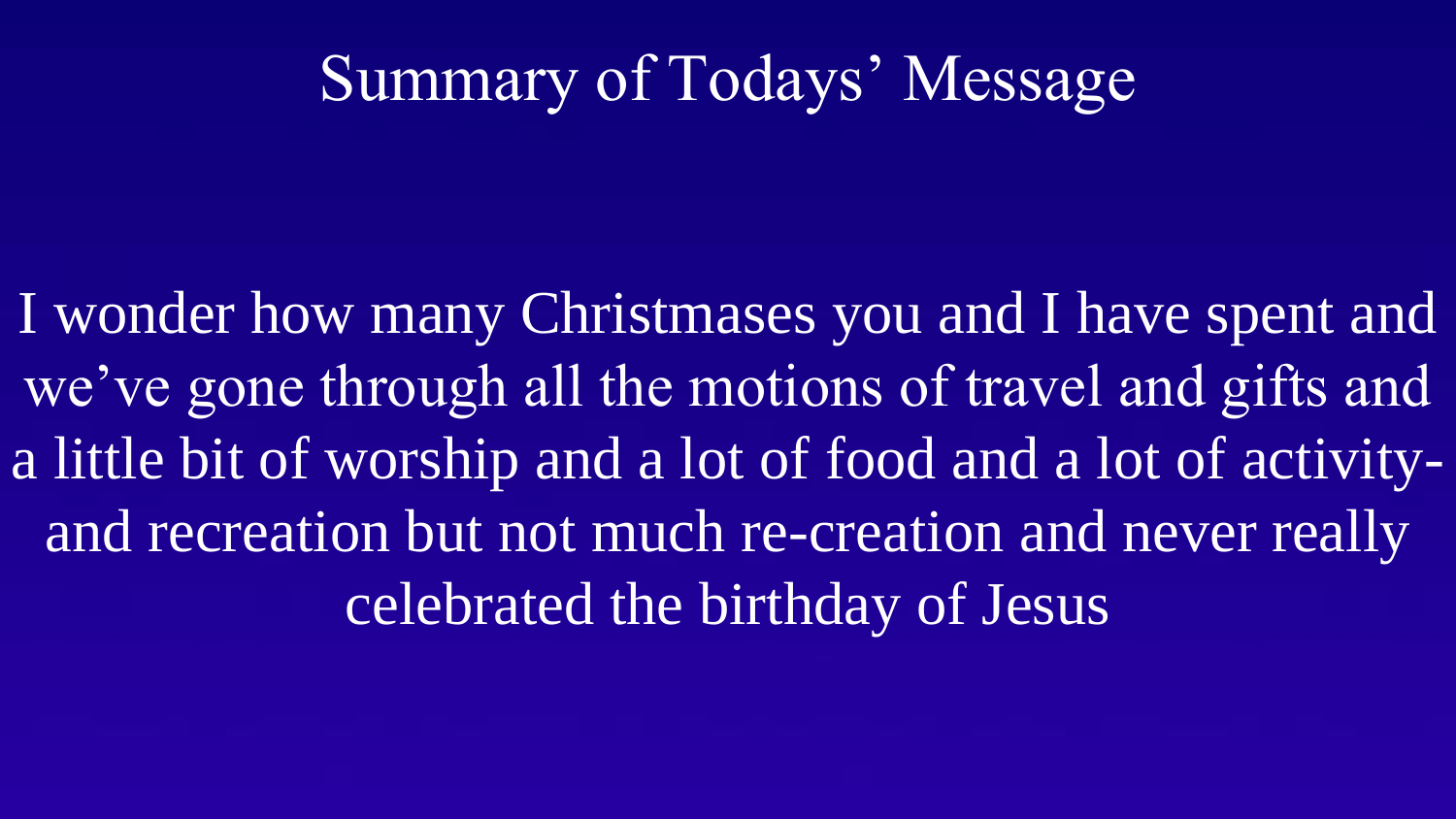## Summary of Todays' Message

It's interesting that the most powerful movement in the history of humanity began with a birthday party. The one thing that Jesus wants from you and me is our heart.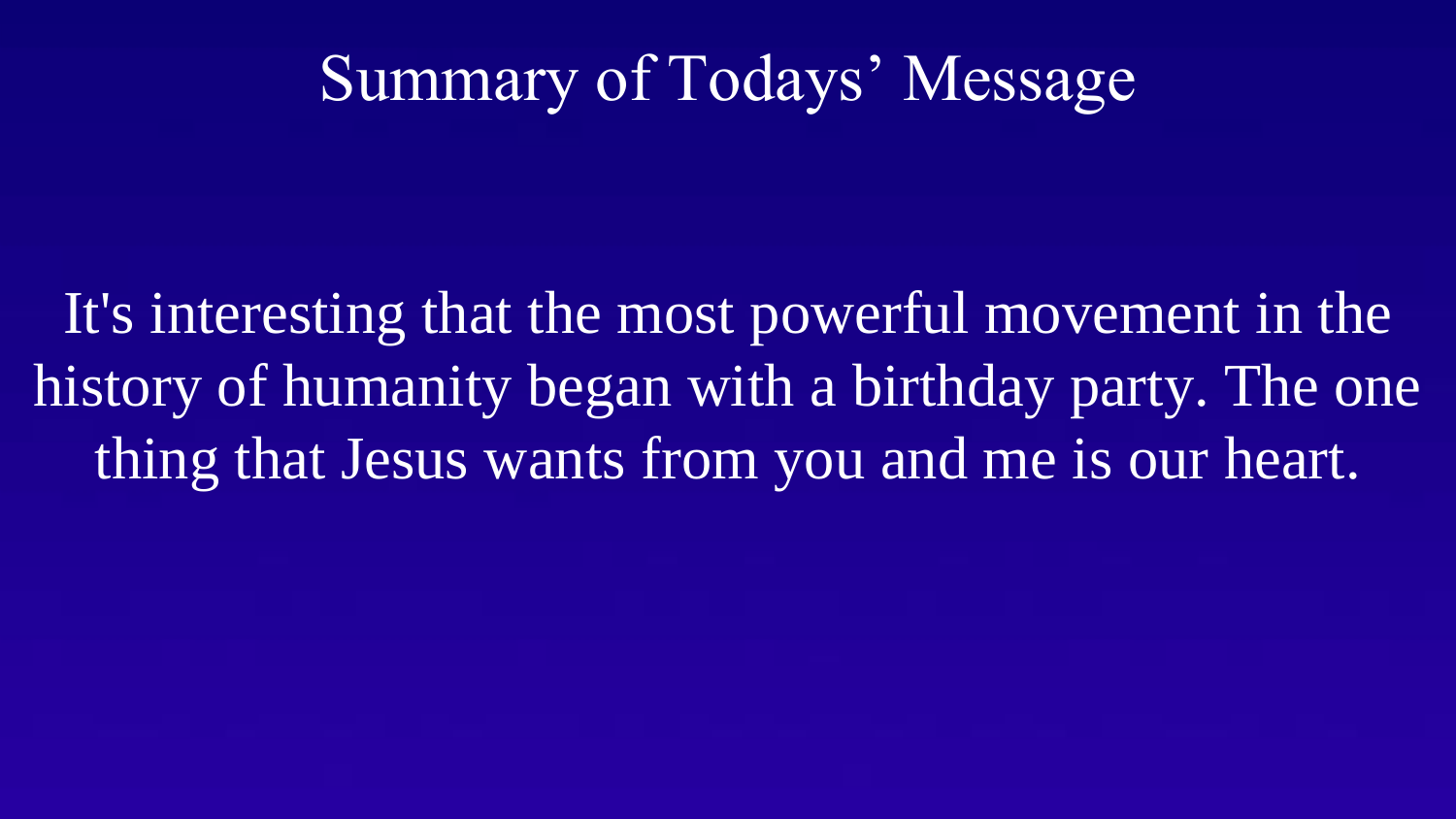## The Meaning of Incarnation

The word, "incarnate" means, God broke through The incarnation is the belief, which is basic to Christianity, that Jesus, who is the non-created second person of the Triune God, took on a human body and everything that is human and became both man and God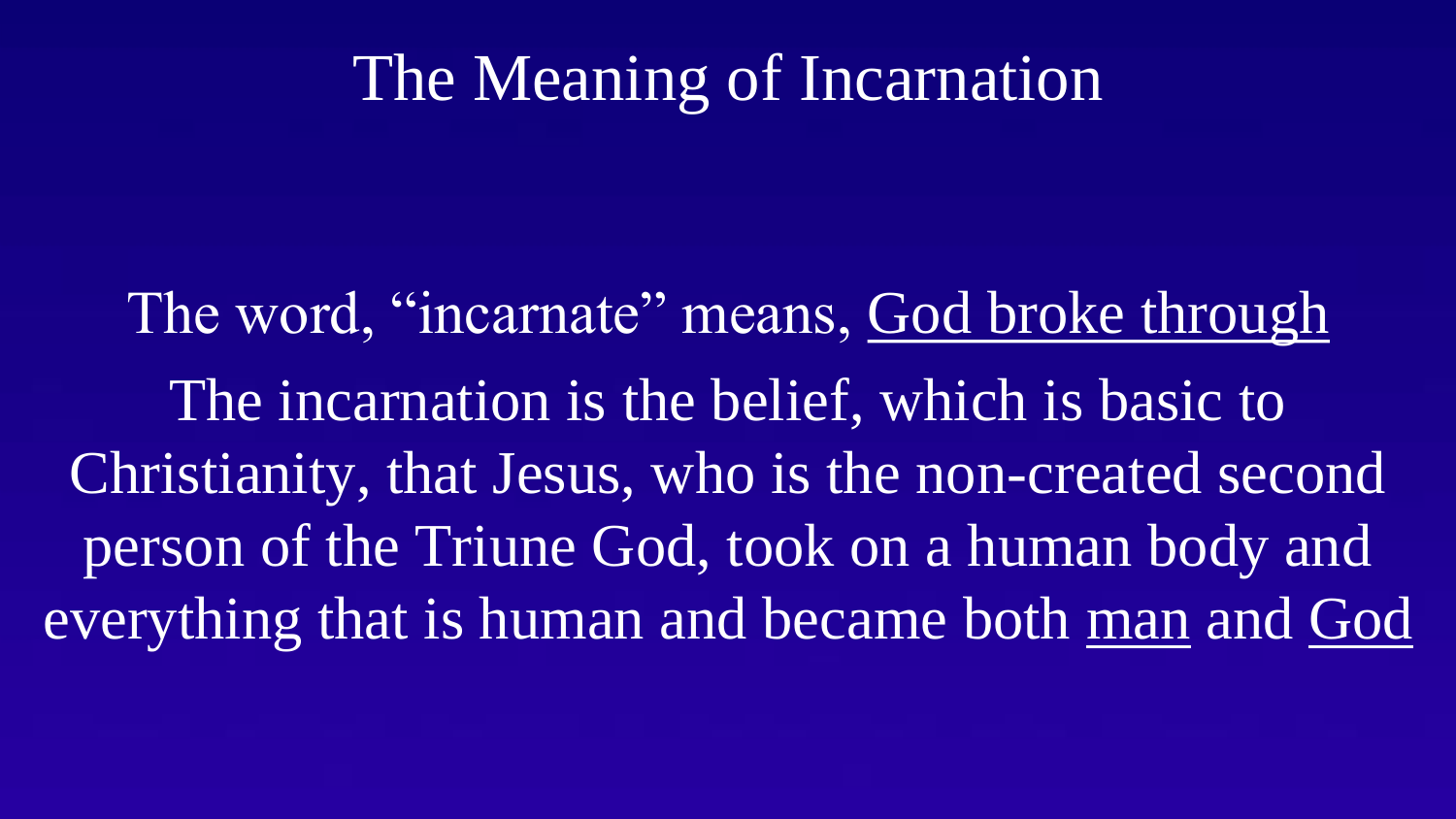## The Meaning of Incarnation

## In Christology, the Logos ''Word", is a name or title of Jesus Christ, seen as the pre-existent second person of the Trinity.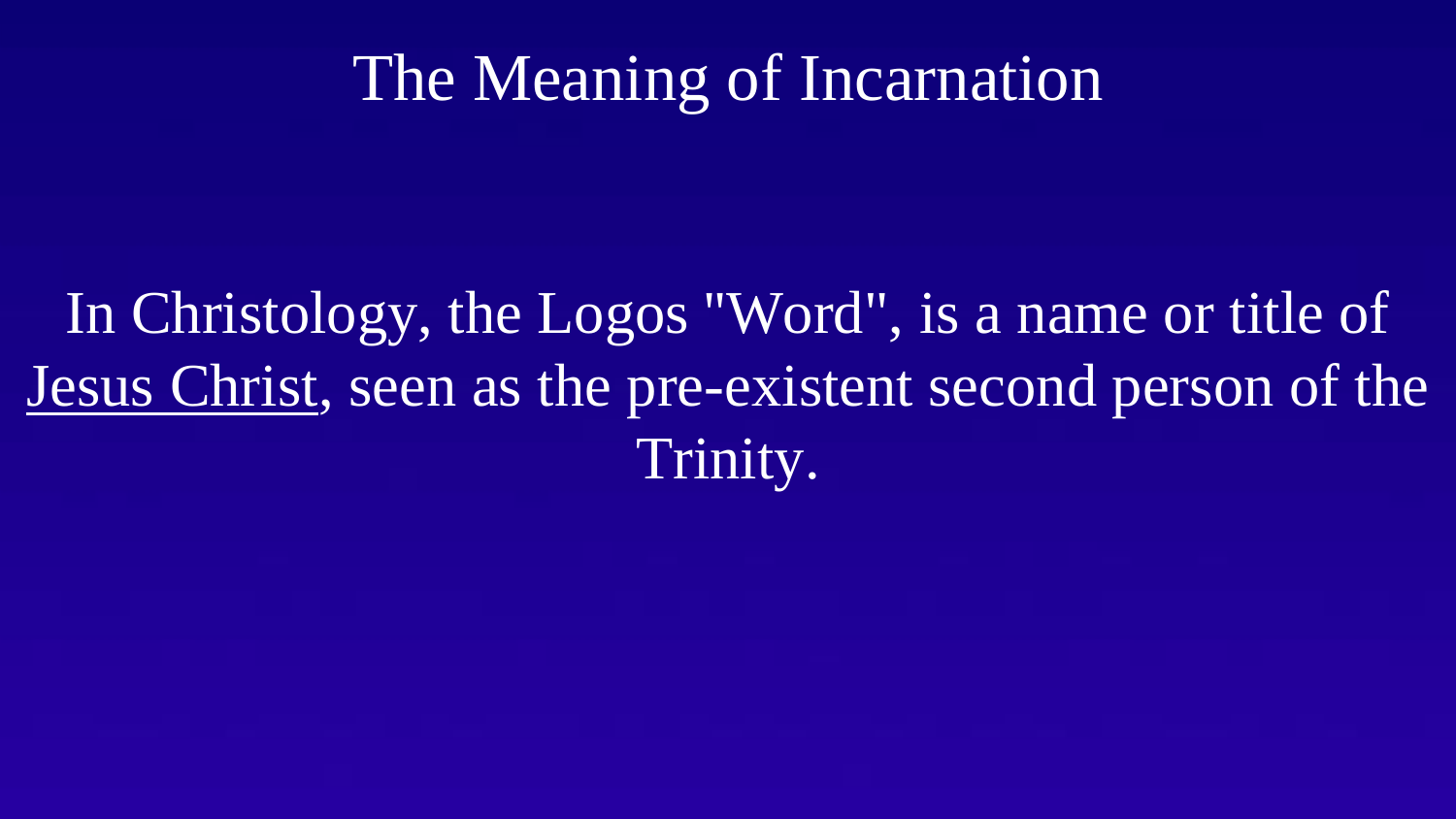# Eastern Religions and Western Religions View of Incarnation

Eastern religions say the Incarnation is unnecessary Westerns say the Incarnation is impossible Eastern religions have a form of pantheism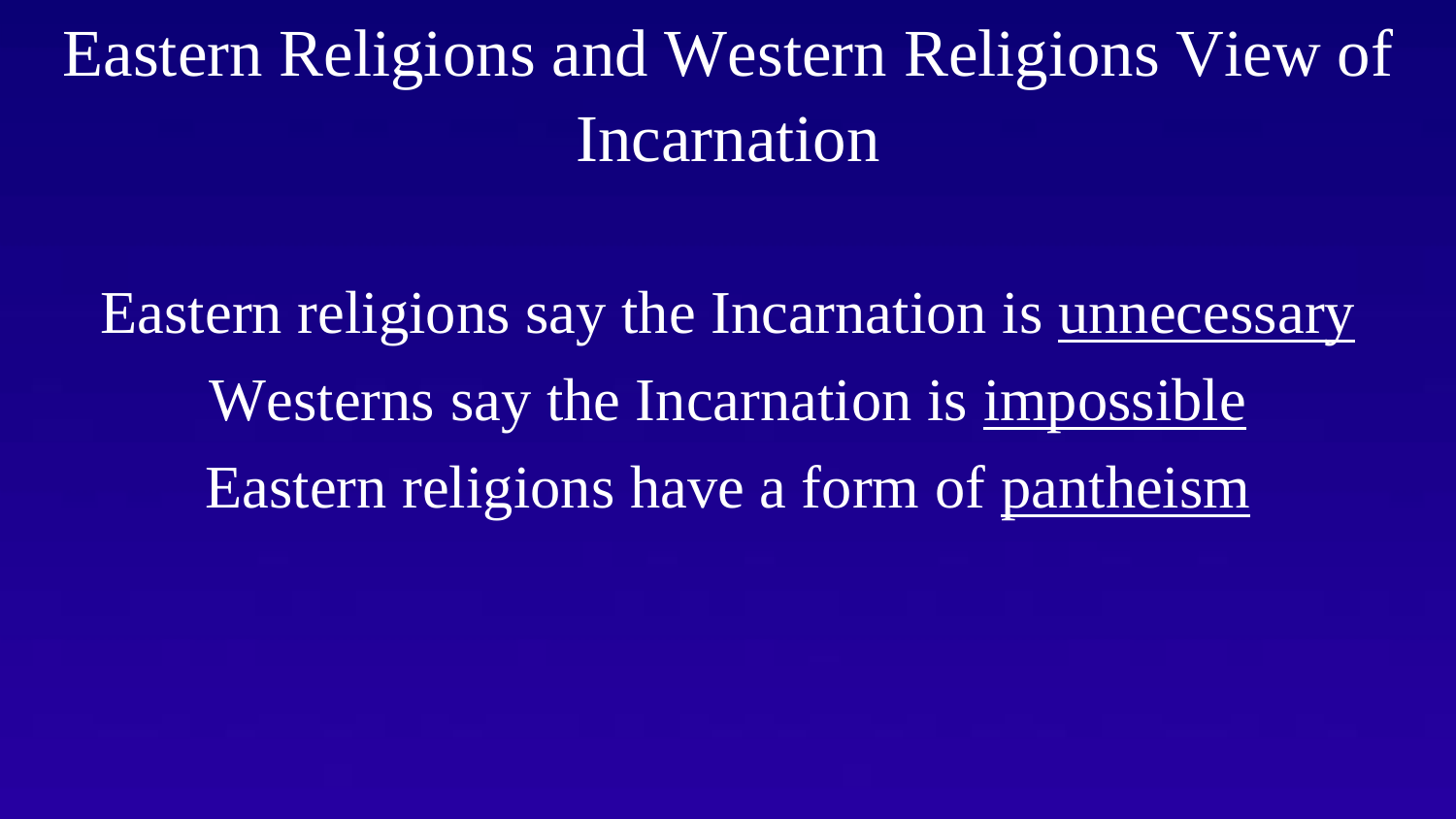# Eastern Religions and Western Religions View of Incarnation

#### The believer believes that there are two worlds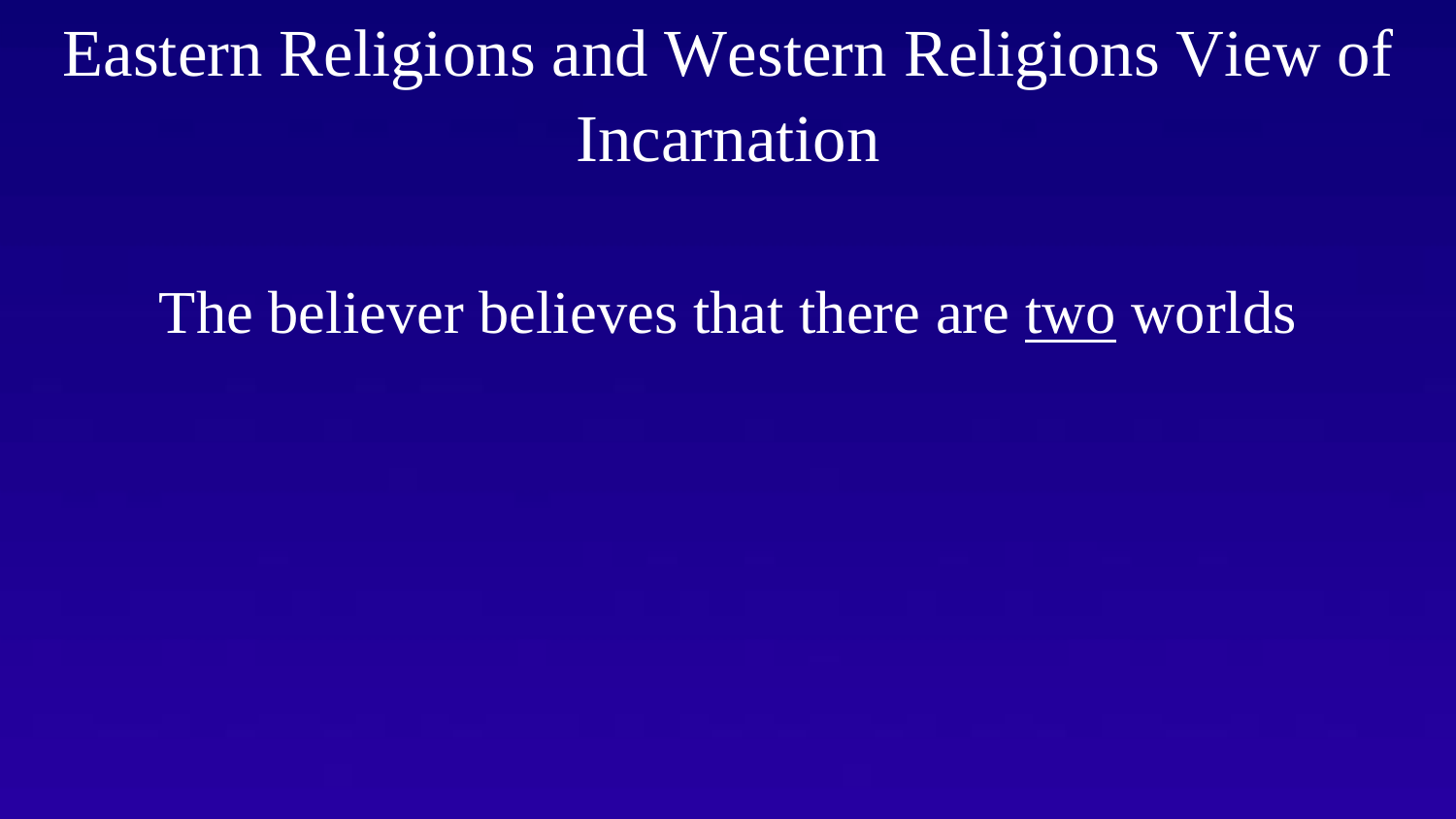# There is a God-shaped

### vacuum in every man that

# only Christ can fill.

Saint Augustine

G quotefancy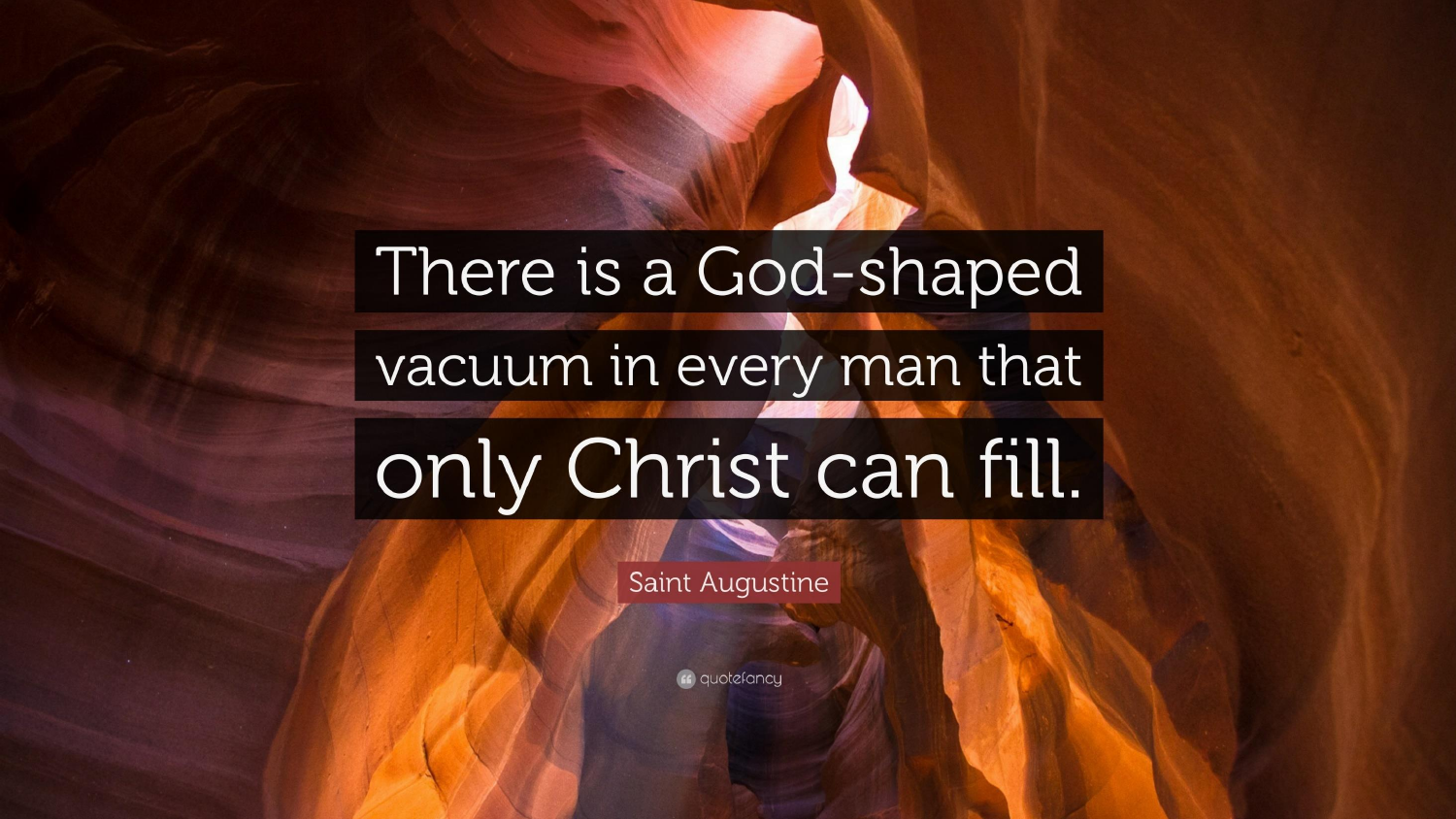# Eastern Religions and Western Religions View of Incarnation

#### Western religions say the incarnation is impossible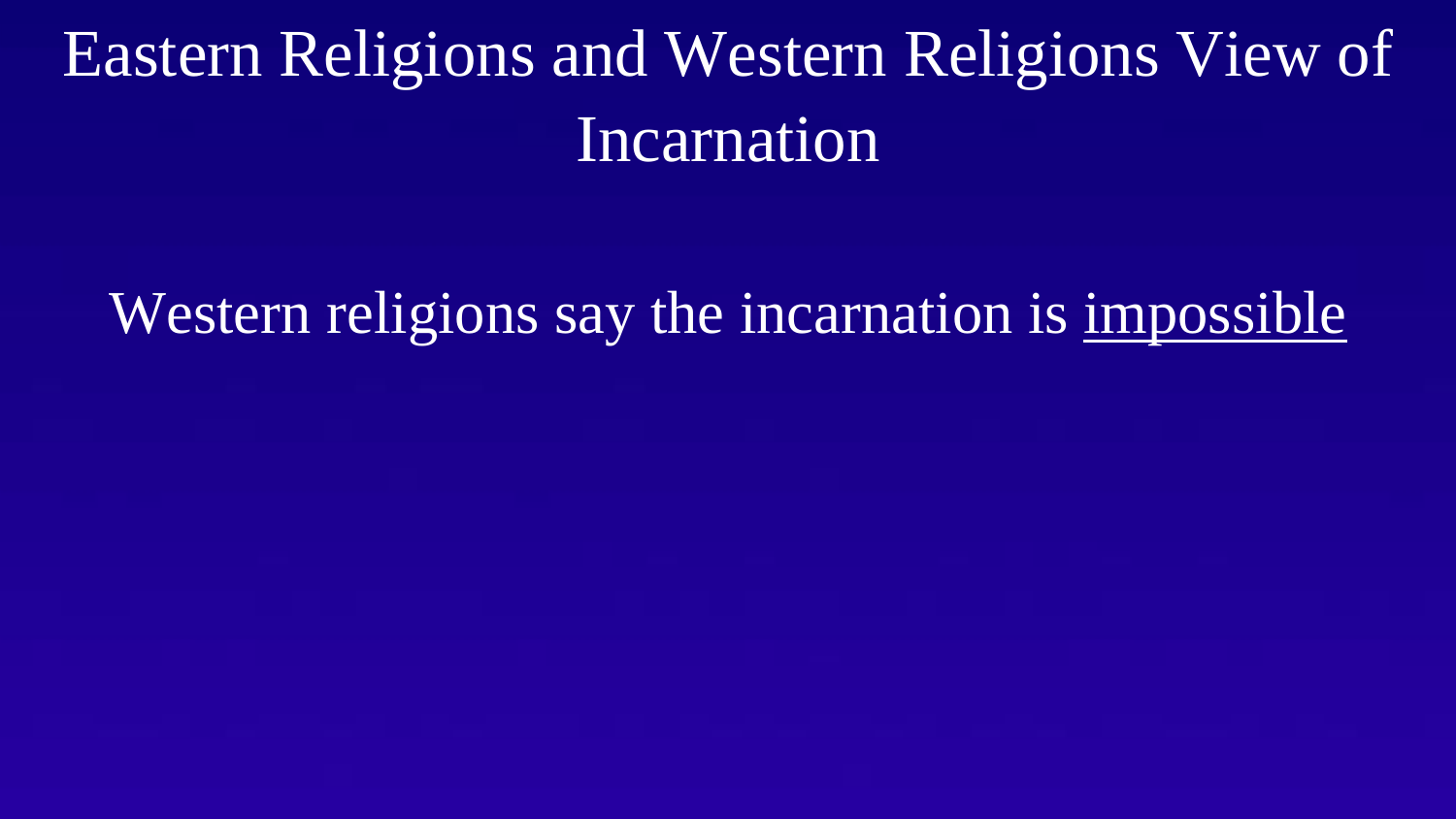# Pete Maravich